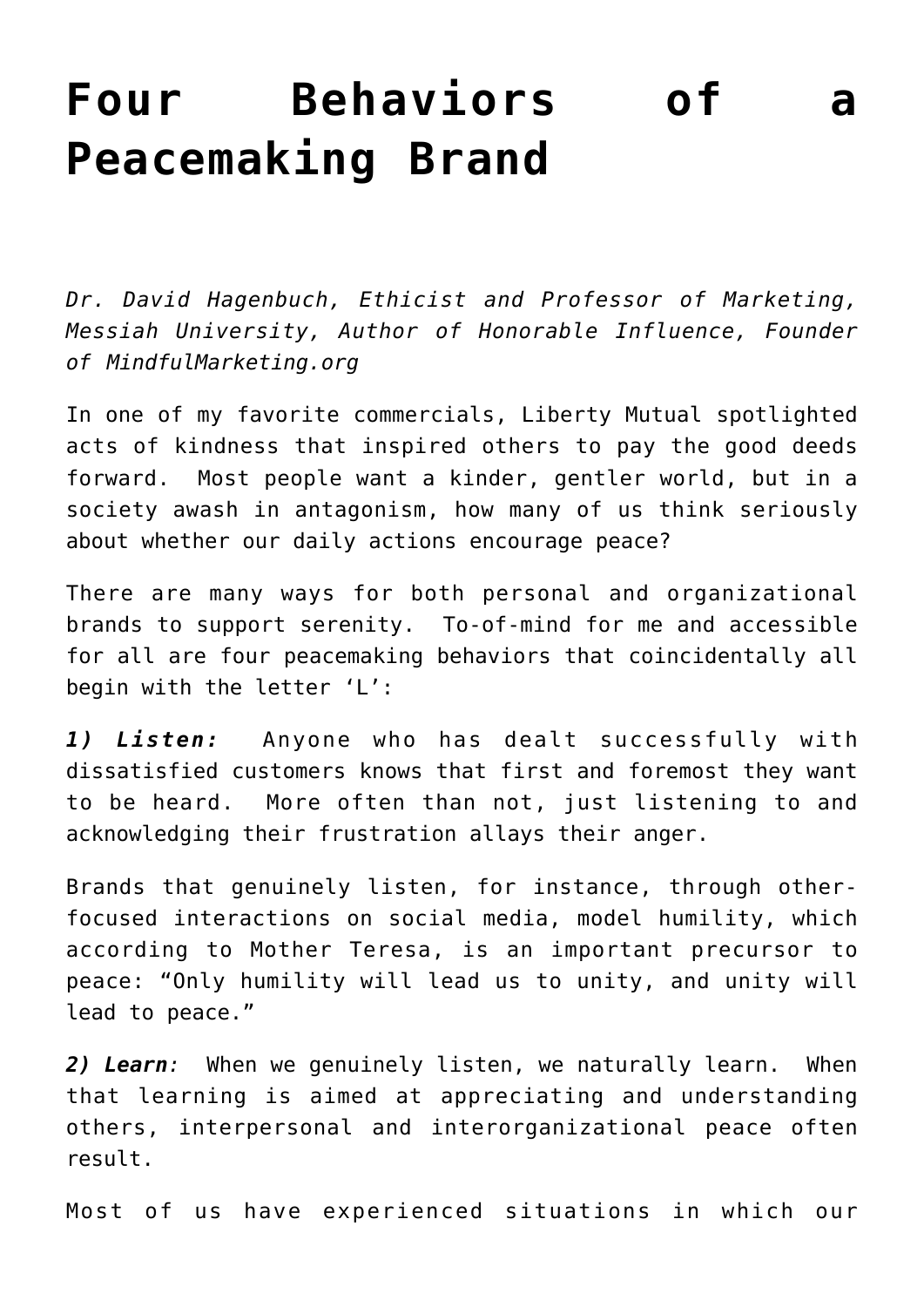exacerbation with coworkers, classmates, or others was largely due to not knowing them well or understanding their circumstances. However, after learning both, our appreciation grew, our annoyance subsided, and a more peaceful relationship ensued.

*3) Laugh:* Two research colleagues and I recently completed a study about playful teasing in advertising in which we learned that good-natured ribbing builds social bonds. Not only is laughter the best medicine, it's a great peacemaker.

As a young aspiring athlete, I enjoyed playing basketball at local playgrounds with friends. One day an older, bigger boy, known to be a 'rough character,' asked to join our game—with trepidation, we obliged. Tension ran high as we worried about doing something to set him off, then one of my friends playfully teased the older boy, making some ridiculous comment about him playing professional baseball. I gasped, wondering how the short-fused guy would react—he burst out laughing, the mood lightened, and gratefully the game ended without incident.

*4) Love:* The best way any of us can promote peace is to show others love. It's difficult to be at odds with those who treat us charitably. Although they might cringe at calling it love, companies are often able to act compassionately on levels that individuals cannot, as this extraordinary example illustrates.

A major meat processor had a smaller competitor whose plant became submerged from unprecedented flooding. While many firms would seize the opportunity to gain market share and eliminate an adversary, the larger company showed compassion, first sending some of its own employees to help clean up the water-logged facility then, unimaginably, lending equipment so the challenger could continue to fulfill orders.

The two competitors eventually returned to vying for business